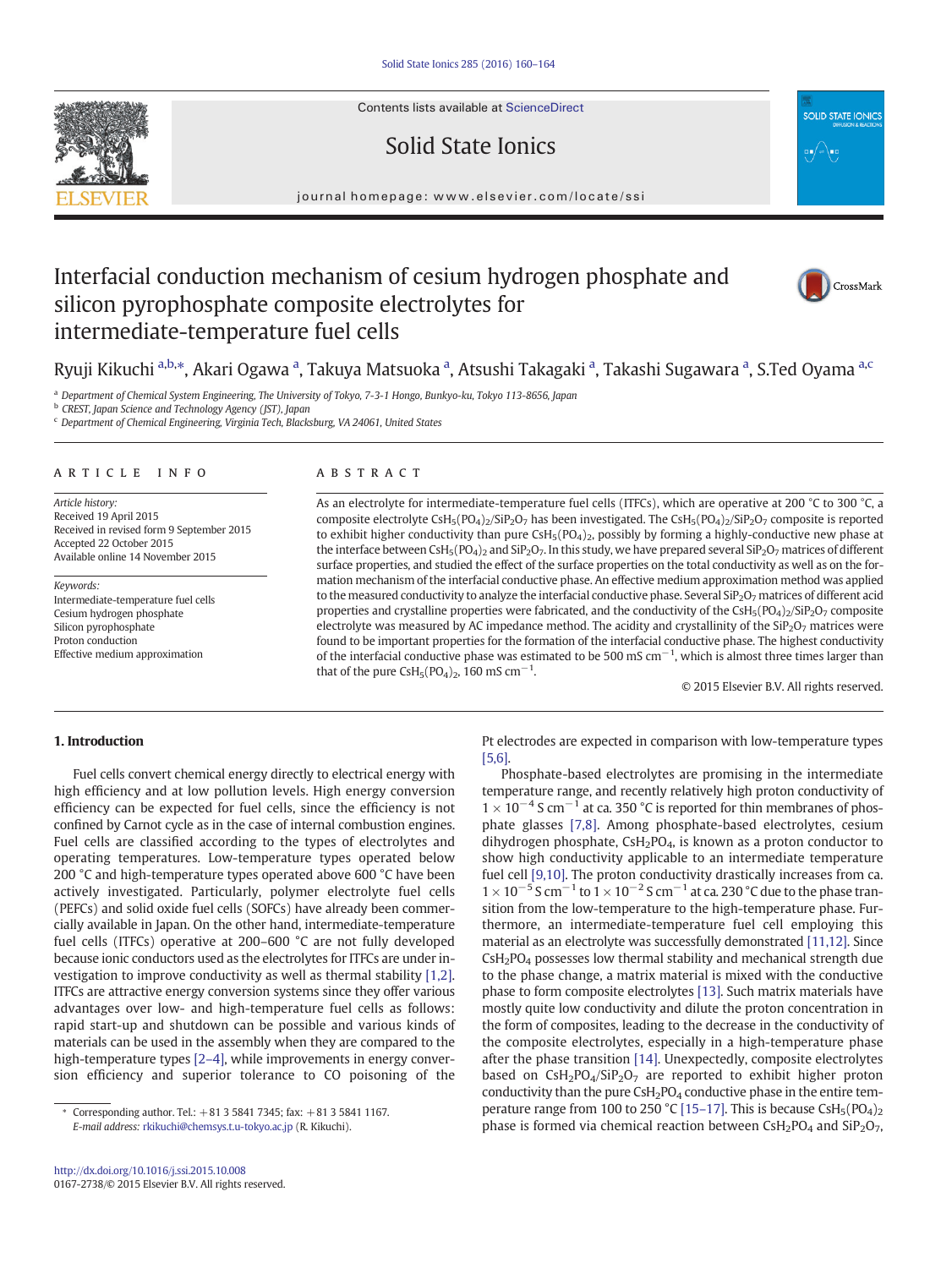and the interaction between  $\text{CsH}_5(\text{PO}_4)_2$  and  $\text{SiP}_2\text{O}_7$  contributes to the high proton conductivity [\[18,19\]](#page--1-0). It is also indicated that an interfacial phase of high conductivity is formed at the interface of  $\text{CsH}_5(\text{PO}_4)_2$ and  $\sin 207$  [\[18\].](#page--1-0) The precise mechanism for the high proton conduction in the interfacial phase has not been investigated systematically yet, but understanding of this interfacial layer is needed to develop effective electrolytes in the intermediate temperature range. In this study, several  $SiP<sub>2</sub>O<sub>7</sub>$  matrices of different surface properties have been fabricated to investigate the effect of the surface properties on the total conductivity as well as on the formation mechanism of the interfacial conductive phase. An effective medium approximation method was applied to the measured conductivity to analyze the interfacial conductive phase.

### 2. Experimental

#### 2.1. CsH<sub>5</sub>(PO<sub>4</sub>)<sub>2</sub> and SiP<sub>2</sub>O<sub>7</sub> preparation

 $CSH<sub>5</sub>(PO<sub>4</sub>)<sub>2</sub>$  was prepared by drying an aqueous solution of  $H<sub>3</sub>PO<sub>4</sub>$ (Sigma-Aldrich Inc.) and  $Cs<sub>2</sub>CO<sub>3</sub>$  (Sigma-Aldrich Inc.) at a molar ratio of 4:1 at 100 °C overnight. The  $\text{SiP}_2\text{O}_7$  matrices were synthesized in the following manner: tetraethyl orthosilicate (TEOS, TCI) and  $(NH_4)$ <sub>2</sub>HPO<sub>4</sub> (Sigma-Aldrich Inc.) were mixed in water-ethanol solution, so as to have a molar ratio,  $SiO_2$ : $H_2O$ : $(NH_4)$ <sub>2</sub> $HPO_4$ : $CH_3CH_2OH =$ 1:46:2:58. The mixture was stirred at 70 °C to 90 °C in an oil bath and evaporated to dryness. The resultant samples were calcined at 300 °C, 500 °C, or 700 °C to obtain SiP<sub>2</sub>O<sub>7</sub> matrices. The calcination temperature and calcination procedure were varied to prepare  $\text{SiP}_2\text{O}_7$  matrices with different crystal and acidic properties. The formation of  $\text{SiP}_2\text{O}_7$  phase was confirmed by XRD measurements.

#### 2.2. Electrochemical measurements

 $\bullet$  SiP<sub>2</sub>O<sub>7</sub>

For electrochemical measurements, the prepared powders of  $CSH<sub>5</sub>(PO<sub>4</sub>)<sub>2</sub>$  and  $SiP<sub>2</sub>O<sub>7</sub>$  were mixed in a mortar at a desired molar ratio, and then the powder mixture was pressed uniaxially with Pt/C papers (ElectroChem Inc., Pt loading 1 mg cm<sup>-2</sup>) at 250 MPa for 10 min to fabricate a  $CsH<sub>5</sub>(PO<sub>4</sub>)<sub>2</sub>/SiP<sub>2</sub>O<sub>7</sub>$  pellet. This membrane electrode assembly (MEA) was 10 mm in diameter and the electrode area was 0.5 cm<sup>2</sup>. The MEA was heat-treated at 220 °C under 30%H<sub>2</sub>O/Ar for 1 h. The conductivity of  $\text{CsH}_5(\text{PO}_4)_2/\text{SiP}_2\text{O}_7$  composites was measured using AC impedance spectroscopy (Solartron 1260 frequencyresponse analyzer and Solartron 1287 potentiostat). The applied frequency was in the range of 0.1 Hz to 1 MHz with voltage amplitude of 30 mV. The measurement was conducted at  $120-220$  °C in 30% H<sub>2</sub>O/ Ar flow. At each temperature, the samples were kept for 30 min until a steady state was achieved.



 $\triangle$  Si<sub>3</sub>(PO<sub>4</sub>)<sub>4</sub>

Fig. 1. XRD patterns of  $\text{SiP}_2\text{O}_7$  matrices after ball-milling treatment: milling time; 0 h (Non\_mill), 5 h (Mill\_5h), 15 h (Mill\_15h).



Fig. 2. The conductivity of CsH<sub>5</sub>(PO<sub>4</sub>)<sub>2</sub> composites using ball-milled SiP<sub>2</sub>O<sub>7</sub> matrices. Milling time; 0 h (Non\_mill), 5 h (Mill\_5h), 15 h (Mill\_15h). The conductivity of pure  $CsH<sub>5</sub>(PO<sub>4</sub>)<sub>2</sub>$  is after Muroyama et al. [\[22\].](#page--1-0)

#### 2.3. Effective medium approximation

Effective medium approximation (EMA) is a method to calculate conductivity of a multicomponent composite [\[20\]](#page--1-0). To evaluate the interfacial effect between  $\text{CsH}_5(\text{PO}_4)_2$  and  $\text{SiP}_2\text{O}_7$  matrix quantitatively, the conductivity of the composites was represented as a function of volume fraction of the matrix, and experimental data were curve-fitted with binary-phase EMA or ternary-phase EMA. For the case of binary-phase EMA where a conduction phase and a matrix phase are randomly mixed in a composite electrolyte and no interfacial effect exists between the phases, the total conductivity of the composite  $\sigma_{\rm m}$  is given by the following equation:

$$
2\sigma_m^2 + \{(-2\sigma_1 + \sigma_2)\varphi_1 + (-2\sigma_2 + \sigma_1)\varphi_2\}\sigma_m - \sigma_1\sigma_2 = 0 \qquad (1)
$$

where  $\varphi_i$  and  $\sigma_i$  represent the volume fraction and conductivity of *i* phase  $(i = 1, 2)$  in the composite, respectively. When a conduction phase and a matrix phase are mixed, and an interfacial phase with a thickness of d is formed between the phases, ternary-phase EMA can be applied. When the volume fraction of matrix in a composite is  $p$ , then the probability of phase *i*,  $P_i$  ( $i = 0$ : conductive phase such as  $\text{CsH}_5(\text{PO}_4)_2$ , 1: matrix phase such as  $\text{SiP}_2\text{O}_7$ , 2: interfacial phase, and  $P_0 + P_1 + P_2 = 1$ ) in the composite can be given as follows:

$$
P_0 = (1 - p)^m \tag{2}
$$

$$
P_1 = p \tag{3}
$$



Fig. 3. XRD patterns of  $\text{SiP}_2\text{O}_7$  matrices calcined at 500 °C once (SiP\_1), twice (SiP\_2), and 3 times (SiP\_3).